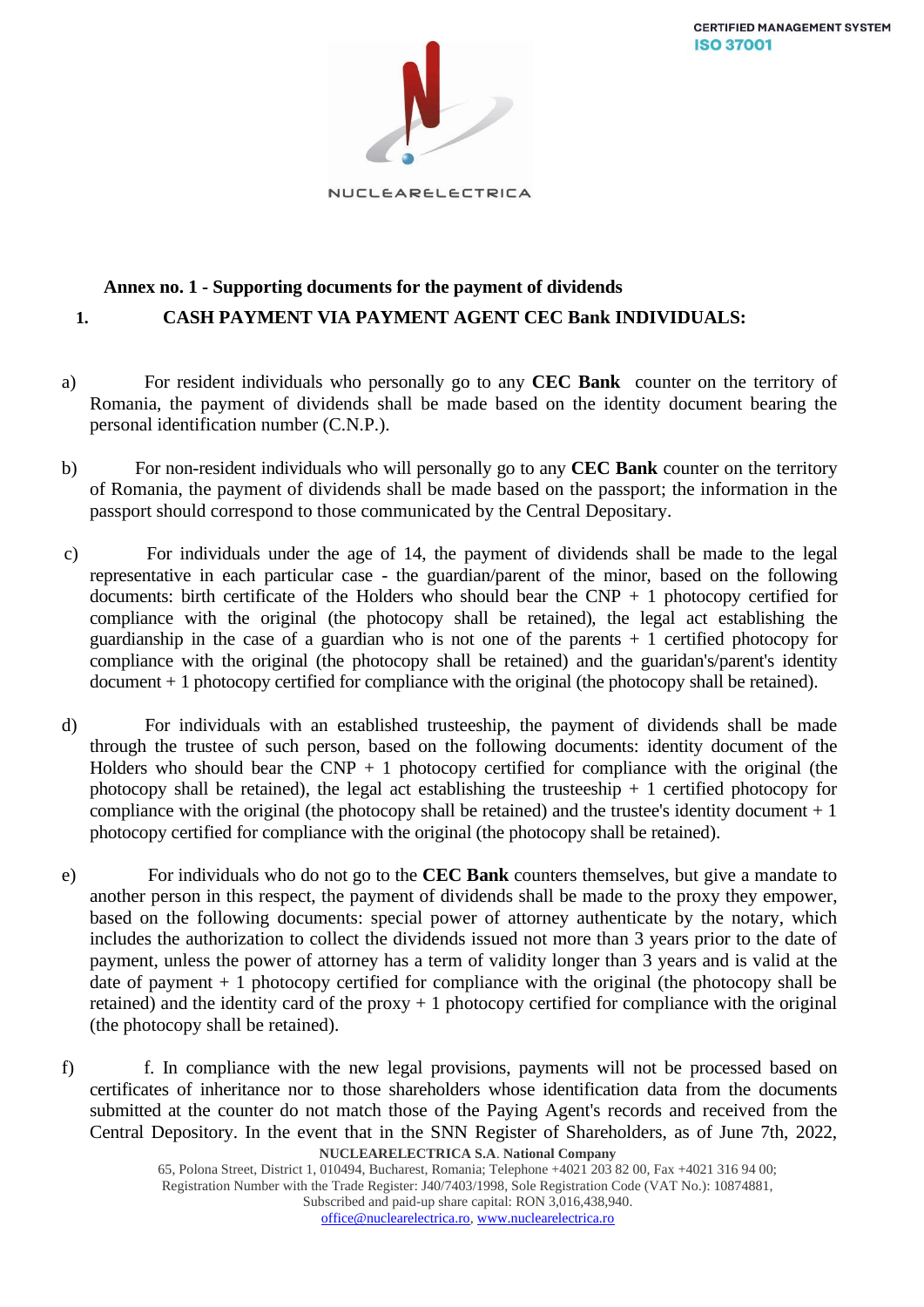deceased persons are included, the dividends shall only be paid following the request by the heir(s) and the registration by the Central Depository of the direct transfer of ownership for the financial instruments as an effect of the succession, in compliance with the applicable Legal Regime, as well as after updating the data in the paying agent's records, following the request of the Central Depository. Should the shareholder not be found in the shareholders database held by the **CEC Bank** paying agent, the former shall be asked to contact the Central Depositary in order to remedy this issue.

*According to the applicable law, any cash withdrawal for amounts higher than or equal to RON 5,000 is notified to the Bank 24 hours in advance, no later than 12:00 on the day prior to the cash withdrawal day.*

## **2. PAYMENT BY BANK TRANSFER VIA THE CENTRAL DEPOSITARY**

2.1 Shareholders who are individuals, either personally or through a legal or conventional representative, shall submit to the Central Depository (at least 4 business days prior to the date of payment) the IBAN code collection form, specifying the bank and account (IBAN code) opened on the name of the shareholder; the template is available on the website of the Central Depositary ( www.depozitarulcentral.ro), accompanied by:

 $\triangleright$  copy of the valid identity document in which the personal identification number is clearly legible - certified by the holder as a "**certified true copy**";

➢ statement of account or a document issued by the bank (signed and stamped) confirming the existence of the account on the name of the shareholder, specifying the IBAN code, **in original**;

➢ copy of the documents certifying the capacity of the signatory of the application as a legal or conventional representative, if applicable - certified by the holder as a "certified true copy";

 $\triangleright$  copy of the collection fee payment evidence IBAN code;<br>Shareholders who are non-resident individuals wishing

Shareholders who are non-resident individuals wishing to apply the more favorable provisions of the Double Taxation Convention concluded between Romania and their country of residence should submit the certificate of tax residence for the year in which the dividends are paid, within the term of validity, in original or certified copy with apostille/with over-legalization, if the case may be, accompanied by an authorized translation, as well as contact details for any clarifications regarding the certificates of tax residence.

2.2 Shareholders who are legal entities, either personally or through a legal or conventional representative, shall submit to the Central Depository the IBAN code collection form, specifying the bank and account (IBAN code) opened on the name of the shareholder; the template is available on the website of the Central Depositary (www.depozitarulcentral.ro), accompanied by:

➢ copy of the certificate of incorporation - certified by the holder as a "**certified true copy**";

➢ copy of the document certifying the capacity of legal representative of the company (confirmation of company details issued by the trade register/equivalent entity - for the entities of foreign nationality) - certified by the holder as a "**certified true copy**";

➢ copy of the documents certifying the capacity of conventional representative of the signatory of the application, if applicable - certified by the holder as a "**certified true copy**";

**NUCLEARELECTRICA S.A**. **National Company**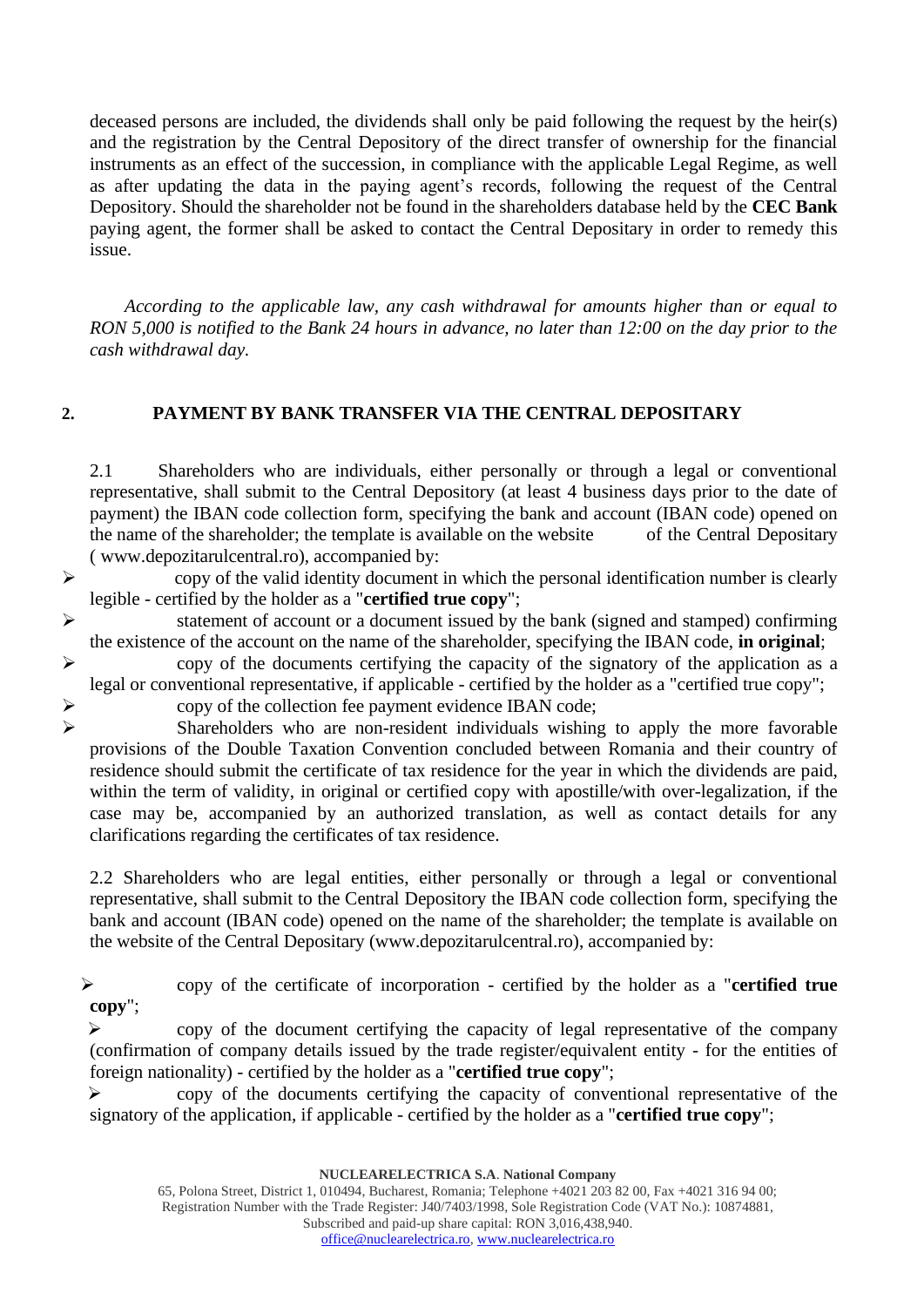➢ statement of account or a document issued by the bank (signed and stamped) confirming the existence of the account on the name of the holder - legal entity, specifying the IBAN code, **in original**;

➢ copy of the collection fee payment evidence IBAN code;

➢ Shareholders who are non-resident legal entities/other entities wishing to apply the more favorable provisions of the Double Taxation Convention concluded between Romania and their country of residence should submit the certificate of tax residence for the year in which the dividends are paid, within the term of validity, in original or certified copy with apostille/with overlegalization, if the case may be, accompanied by an authorized translation, as well as contact details for any clarifications regarding the certificates of tax residence.

- 3 In the case of **PENSION FUNDS,** the following documents shall be submitted to the issuer:
- ➢ copy of the identity card of the legal representative of the fund management company within the term of validity - identity card/document bearing the CNP for Romanian citizens or passport bearing the identification number for foreign citizens;
- ➢ copy of the confirmation of company details for the fund management company/other equivalent document, not older than 3 months, mentioning the legal representative of the fund management company;
- ➢ copy of the certificate of incorporation/other equivalent document for the fund management company;
- ➢ a copy of the regulator's decision certifying the authorization of the fund management company and the pension fund;
- ➢ for non-residents: certificate of tax residence, in original or in certified copy, within the term of validity, with an appostile/superlegalization, as the case may be, accompanied by a certified translation into Romanian, an affidavit of the legal representative of the fund management company certifying that the authorization of the fund management company and of the pension fund is valid at the time of payment and, if available, information on the official website of the home regulator in the home country where the status of pension fund may be checked.

4. For **INVESTMENT FUNDS** with no legal status, classified as such under the regulations on the market capital in Romania, the following documents shall be submitted to the issuer:

- ➢ An affidavit signed by the legal representative/investment fund, whereby the following are declared:
	- type of investment fund (open investment fund/closed investment fund)
	- the fact that the investment fund does not have legal personality;
- fund identification data, namely: sole identification/registration code, as evidenced by the Register of Shareholders of SN Nuclearelectrica SA held by the Central Depository, the full name of the investment fund, the authorization decision, the registration number in the ASF Register, the number and the date of ASF notification and its validity, as well as other documents and information that it may deem necessary;
- ➢ Certified true copy of the identity document of the legal representative of the investment fund management company, within the term of validity - identity document/card bearing the CNP for Romanian citizens or passport bearing the identification number for foreign citizens;

➢ Certified true copy of the confirmation of company details for the investment fund management company/other equivalent document, not older than 3 months, mentioning the legal

**NUCLEARELECTRICA S.A**. **National Company**

65, Polona Street, District 1, 010494, Bucharest, Romania; Telephone +4021 203 82 00, Fax +4021 316 94 00; Registration Number with the Trade Register: J40/7403/1998, Sole Registration Code (VAT No.): 10874881, Subscribed and paid-up share capital: RON 3,016,438,940. [office@nuclearelectrica.ro,](mailto:office@nuclearelectrica.ro) [www.nuclearelectrica.ro](http://www.nuclearelectrica.ro/)